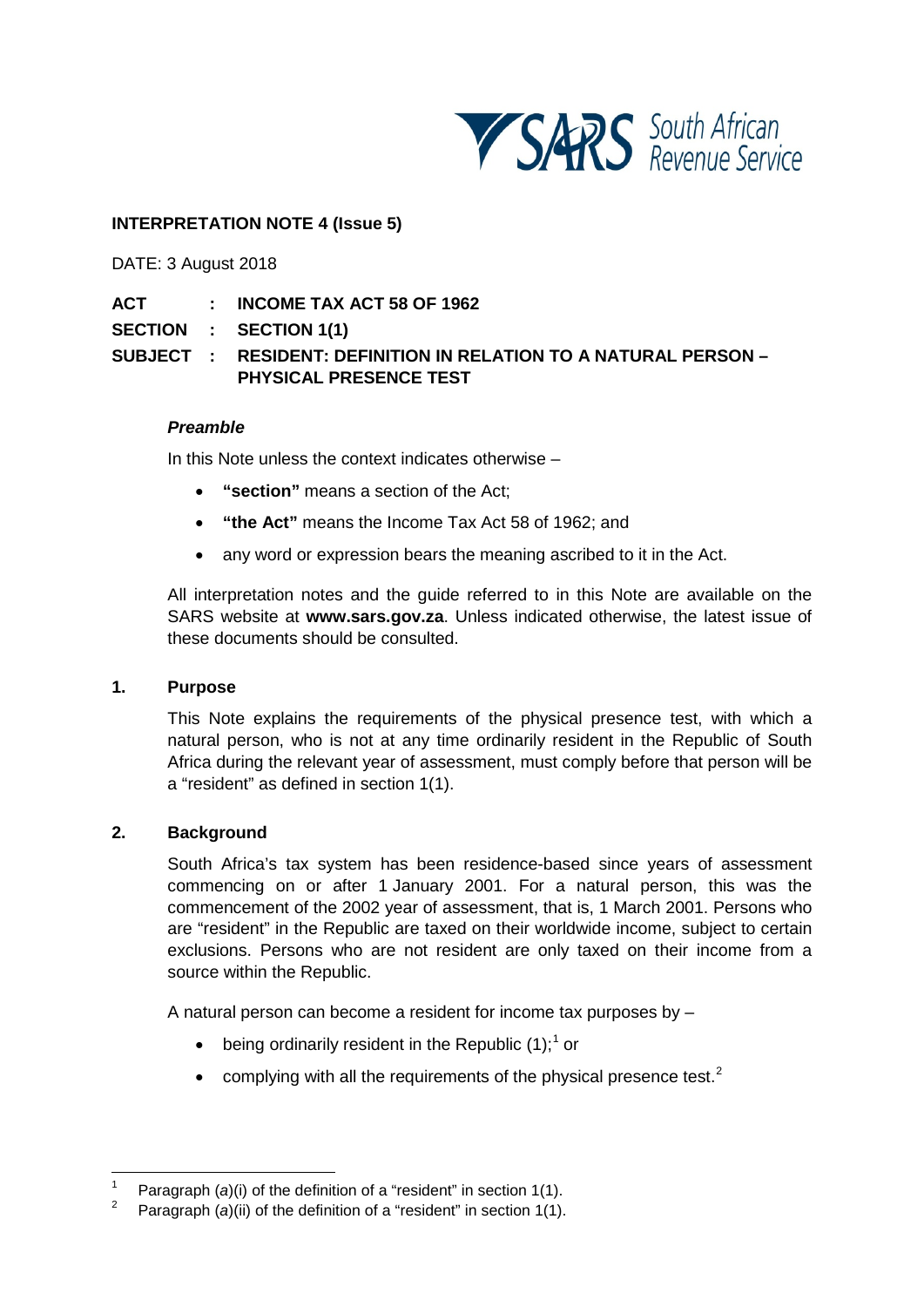This Note focuses solely on the application of the physical presence test. For more information on the concept of "ordinarily resident", see Interpretation Note 3 "Resident: Definition in Relation to a Natural Person – Ordinarily Resident".

#### **3. The law**

For ease of reference the term "resident", as defined in section 1(1), is quoted in **[Annexure](#page-8-0) A**.

#### **4. Application of the law**

The physical presence test, also known as the "day test" or "time rule", is based on the number of days that a natural person is physically present in the Republic. The purpose or nature of the visit is irrelevant. It must be determined annually whether all the requirements of the physical presence test have been met.

Paragraph (*a*)(ii) of the definition of a "resident" in section 1(1) refers to a natural person who is not at any time during the relevant year of assessment ordinarily resident in the Republic. The 'ordinarily residence' test supersedes the physical presence test. The physical presence test is thus not applicable during any year of assessment that a person is ordinarily resident in the Republic.

#### **4.1 Requirements**

Items (*aa*) and (*bb*) of paragraph (*a*)(ii) of the definition of a "resident" in section 1(1) contain the requirements that a natural person must comply with before that person can be regarded as a resident for income tax purposes.

The requirements refer to the number of days that a natural person must actually be present in South Africa, during a year of assessment and also during the five years of assessment preceding the year of assessment under consideration.

These requirements are that the person must be physically present in the Republic for a period or periods *exceeding* –

- (i) 91 days in aggregate during the year of assessment under consideration;
- (ii) 91 days in aggregate during each of the five years of assessment preceding the year of assessment under consideration; and
- (iii) 915 days in aggregate during the five preceding years of assessment.

A natural person who complies with all the requirements referred to above is a resident of the Republic, for tax purposes, for the year under consideration.

#### **4.2 Determining the number of days in South Africa**

Under proviso (A) to the definition of a "resident" a day includes a part of a day. A day begins at 00:00 and ends at 24:00. $3$  A person who arrives in the Republic at 23:55 would thus be regarded as being physically present in the Republic for one day, even though that person was only present for five minutes of that day. For this reason, both the day of arrival and departure, as indicated in the person's passport, are included in the count of the number of days.

<span id="page-1-0"></span> $3$  For a discussion on the meaning of a "day" and "part of a day", see paragraph 5.3.3 of Interpretation Note 14 "Allowances, Advances and Reimbursements".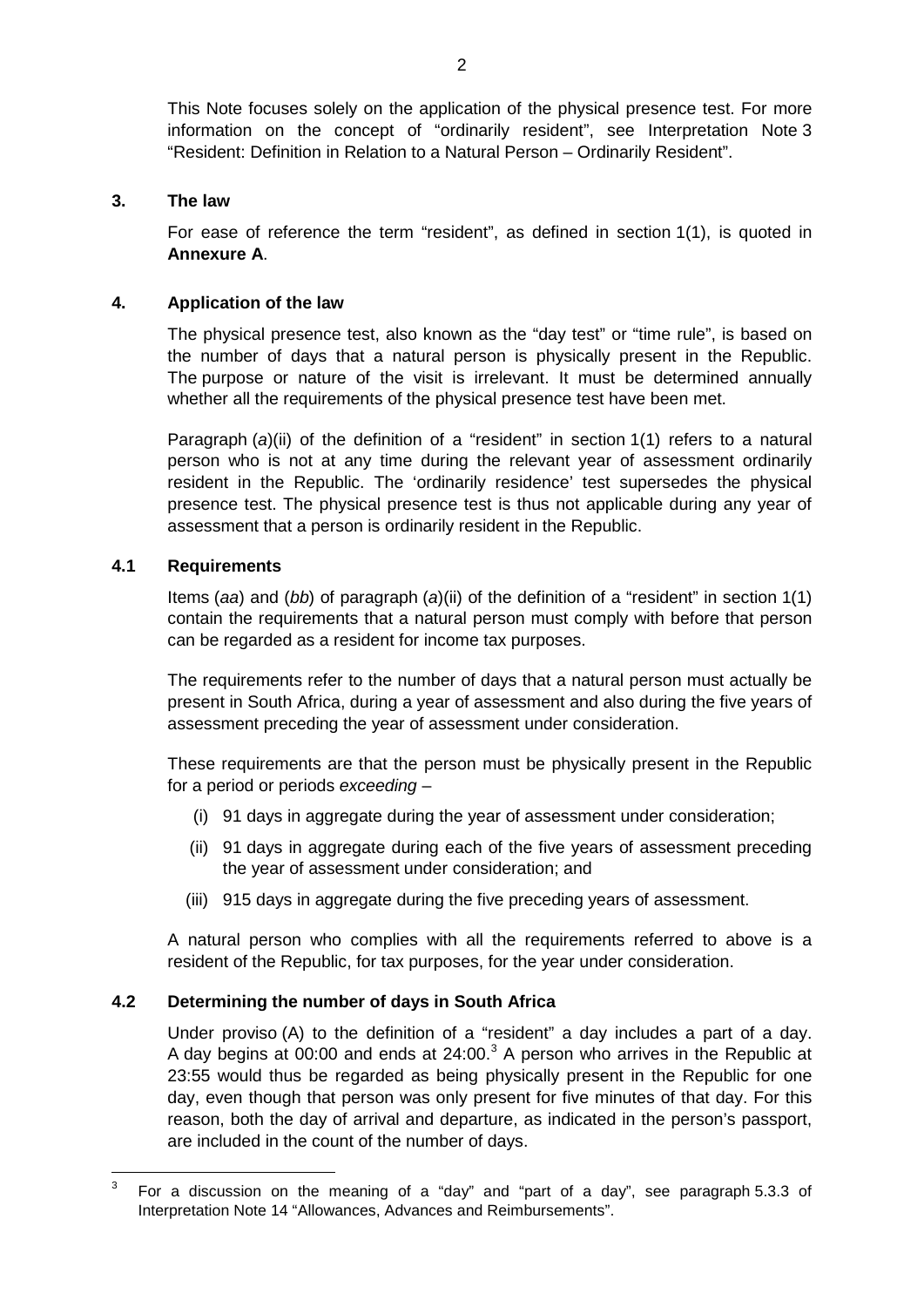For purposes of calculating the aggregate number of days in the physical presence test, any day during which a person is in transit through the Republic between two places outside the Republic, **and** where that person does not formally enter the Republic through a "port of entry", as contemplated in section 9(1) of the Immigration Act, 2002 (the Immigration Act), is excluded.

The term "port of entry" is defined in section 1 of the Immigration Act, and means –

"a place designated as such by the Minister where all persons have to report before they may enter, sojourn or remain within, or depart from the Republic;".

Admission into the Republic and the departure from the Republic is dealt with in section 9 of the Immigration Act and provides that a person may not enter or leave the Republic at a place other than a port of entry.

Based on the ordinary meaning of the word "person", and the context in which the word is used, a "person" includes a resident, citizen or a foreigner. A resident, citizen or foreigner must enter or exit South Africa through a port of entry. However, under section 31 of the Immigration Act, this requirement may be waived. In order to take this possibility into account, proviso (A) of the Act provides that, where entry or departure is not carried out through a port of entry, it may occur –

"at any other place as may be permitted by the Director General of the Department of Home Affairs or the Minister of Home Affairs in terms of that Act;".

#### **Example 1 – Calculating the number of days**

*Facts:*

A, who is not ordinarily resident in South Africa, enters the Republic on 1 February at 19:00 and departs on 4 February at 06:00. A is not in transit through South Africa.

How many days is A considered to be physically present in the Republic?

*Result:*

A is physically present in the Republic as follows:

| 1 February from 19:00 to 24:00 (5 hours, or part of a day) |   |
|------------------------------------------------------------|---|
| 2 February (24 hours)                                      |   |
| 3 February (24 hours)                                      |   |
| 4 February from 00:00 to 06:00 (6 hours, or part of a day) |   |
| Total days physically present in South Africa              | 4 |
|                                                            |   |

**Days**

Although only actually in South Africa for 2 days and 11 hours, for purposes of the physical presence test, A is present in the Republic for 4 days.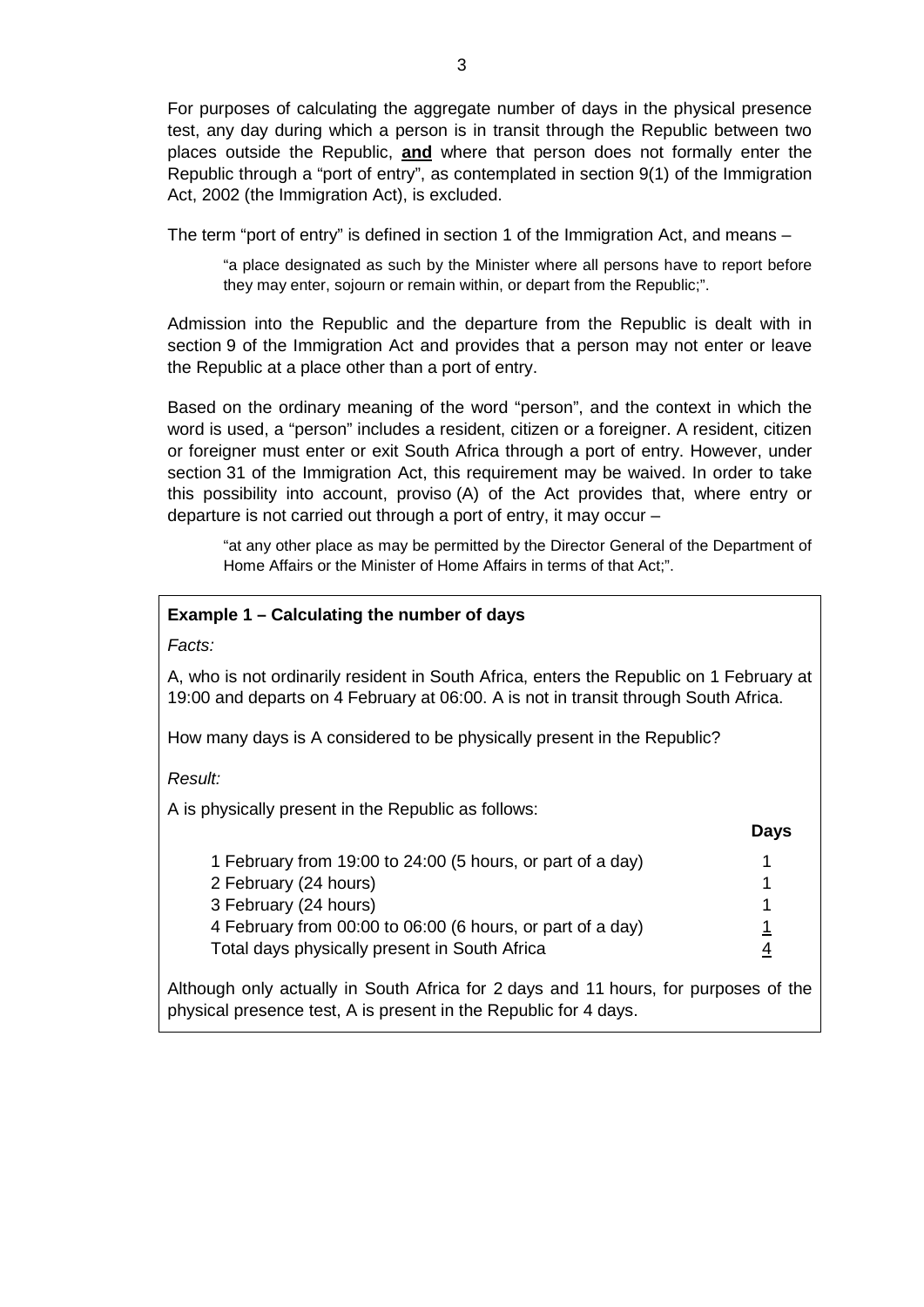# **Example 2 – Calculation of days to determine physical presence**

## *Facts:*

X, who is not ordinarily resident in the Republic, was physically present in the Republic for the following number of days:

| Year of assessment | <b>Number of days</b> |
|--------------------|-----------------------|
| 2013               | 95                    |
| 2014               | 110                   |
| 2015               | 115                   |
| 2016               | 92                    |
| 2017               | 151                   |
| 2018               | 355                   |

Determine whether X is regarded as a resident under the physical presence test for the 2018 year of assessment.

#### *Result:*

In order to meet the requirements of the physical presence test, X must satisfy all three elements of the test:

*(i) Was X present in the Republic for a period or periods exceeding 91 days in aggregate in the current (2018) year of assessment?*

This requirement is met, since X was physically present for 355 days.

*(ii) Was X present in the Republic for a period or periods exceeding 91 days in aggregate in each of the previous five years of assessment (2013 to 2017)*

This requirement is met, since X was physically present for more than 91 days in 2013 (95 days), 2014 (110 days), 2015 (115 days), 2016 (92 days) and 2017 (151 days).

*(iii) Was X present in the Republic for a period or periods exceeding 915 days in aggregate during the five previous years of assessment (2013 to 2017)*

The aggregate of days during the five previous years of assessment amounts to 563 days ( $95 + 110 + 115 + 92 + 151$ ). As this does not exceed the required 915 days, the third requirement has not been met. The days present during the current year of assessment (2018) are not taken into account for purposes of this part of the calculation.

All three requirements have not been met, therefore X is not resident in terms of the physical presence test for the 2018 year of assessment.

## **4.3 Date on which a natural person becomes a resident**

The effect of the definition of a "resident" is that a natural person who is not ordinarily resident in the Republic can, in terms of the physical presence test, only become a resident for tax purposes in the year after a period of five consecutive years of assessment during which the person is physically present in the Republic for a qualifying period or periods.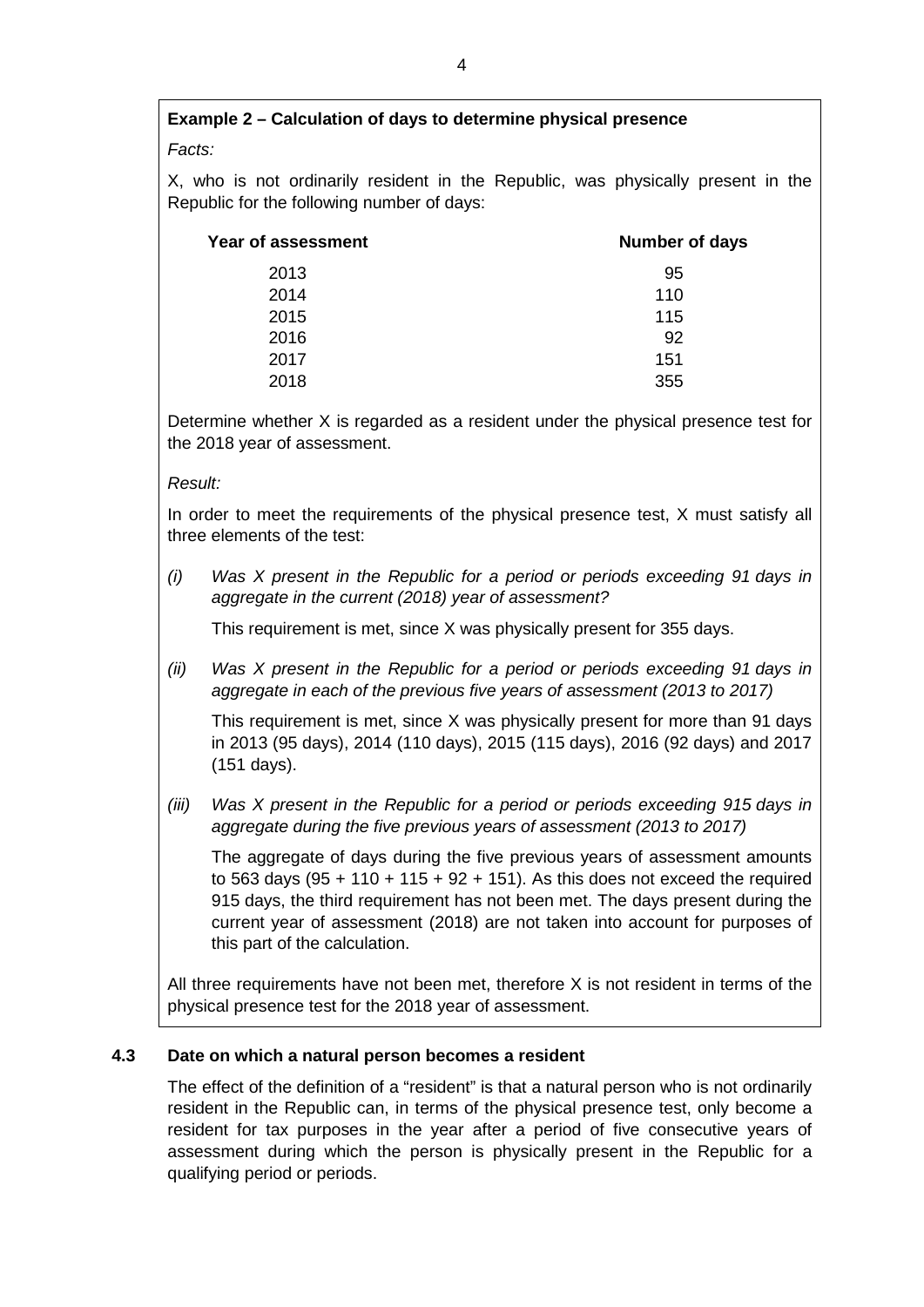A person will be a resident with effect from the first day of the relevant year (that is, the sixth year) during which all the requirements of the physical presence test have been met. A person who has met the requirements of the physical presence test and is therefore resident will be subject to tax in the Republic on worldwide income<sup>[4](#page-4-0)</sup> received or accrued from the first day of that year of assessment.

## **Example 3 – Date on which a person becomes resident**

*Facts:*

Y, who is not ordinarily resident in the Republic, was physically present in the Republic for the following number of days:

| Year of assessment | Number of days |
|--------------------|----------------|
| 2013               | 113            |
| 2014               | 147            |
| 2015               | 208            |
| 2016               | 202            |
| 2017               | 305            |

During the 2018 year of assessment, Y was physically present in South Africa from 15 April 2017 until 31 July 2017, that is, 108 days.

*Result:*

- (i) Y was physically present in South Africa for more than 91 days in the current year of assessment, 2018 (108 days).
- (ii) Y was physically present for more than 91 days in 2013 (113 days), 2014 (147 days), 2015 (208 days), 2016 (202 days) and 2017 (305 days).
- (iii) Y was physically present for a period exceeding 915 days in aggregate during those preceding 5 years of assessment  $(113 + 147 + 208 + 202 + 305 =$ 975 days).

Y is resident in South Africa for the 2018 year of assessment. Even though Y was only present in South Africa from 15 April 2017, Y will be resident in South Africa from the first day of the year of assessment that he or she became resident, that is, 1 March 2017.

A person who ceases to be a resident (see **[4.4](#page-5-0)** below) during a year of assessment, and then returns to the Republic during the following year of assessment and again meets the requirements of the physical presence test in that following year, will once again be resident as from the first day of that following year of assessment in which the requirements for the physical presence test are met.

<span id="page-4-0"></span>The term "income" is defined in section 1(1) and means "gross income" less amounts that are exempt from normal tax. In the case of any person who is a resident, "gross income" includes amounts received or accrued from sources both within and outside the Republic, in accordance with paragraph (i) of the definition in section 1(1).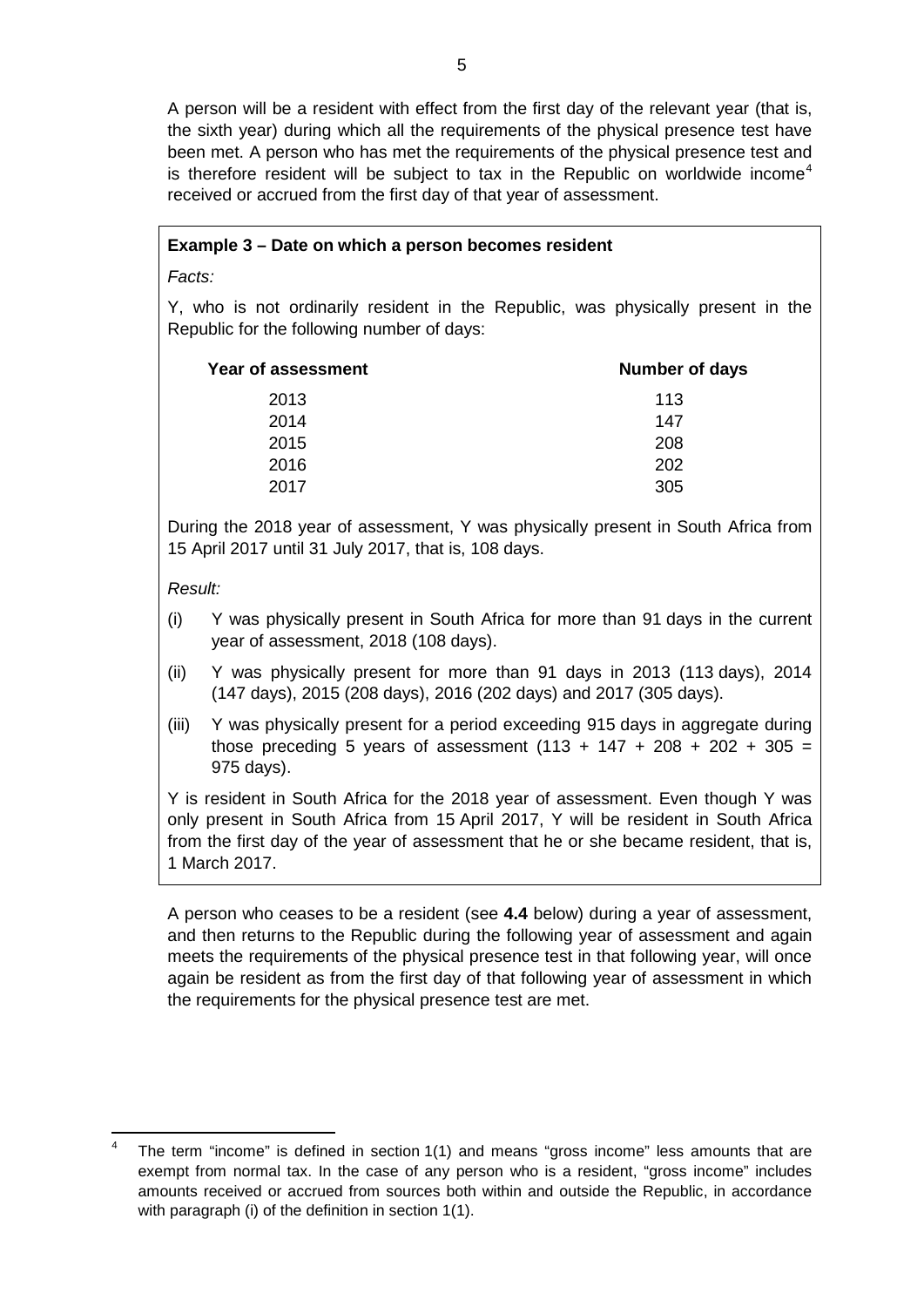### <span id="page-5-0"></span>**4.4 Date on which a natural person ceases to be a resident**

A natural person, who is resident by virtue of the physical presence test, ceases to be a resident when that person is physically outside the Republic for a continuous period of at least 330 full days. Residence will cease from the day that the person left the Republic.

The continuous period of 330 full days cannot be observed over a single year of assessment, because the person must have been physically present in South Africa for at least 92 days during that year in order to qualify as a resident during that year of assessment. The continuous period of at least 330 full days will therefore always extend over two years of assessment.

A natural person, who is ordinarily resident, spending time outside the Republic and who intends returning to the Republic, is regarded as a resident, regardless of the period of time spent outside the Republic. For more information in this regard, refer to Interpretation Note 3.

#### **Example 4 – When a person ceases to be a resident**

*Facts:*

Z, a citizen of Argentina employed by a South African company, never visited South Africa before 29 June 2011 and is ordinarily resident in Argentina. Z was physically present in the South Africa for the following periods:

| Year of assessment | <b>Period in the Republic</b>                        | <b>Number of days</b><br>in the Republic |
|--------------------|------------------------------------------------------|------------------------------------------|
| 2012               | 29/06/2011 - 29/02/2012                              | 246                                      |
| 2013               | $01/06/2012 - 31/08/2012$                            | 92                                       |
| 2014               | $01/09/2013 - 28/02/2014$                            | 181                                      |
| 2015               | $01/03/2014 - 21/05/2014$<br>08/11/2014 - 28/02/2015 | 82<br>113                                |
| 2016               | $01/07/2015 - 29/02/2016$                            | 244                                      |
| 2017               | 29/06/2016 - 15/07/2016                              | 17                                       |
|                    | 29/08/2016 - 30/11/2016                              | 94                                       |
| 2018               | $01/11/2017 - 30/11/2017$                            | 30                                       |

#### *Result:*

- (i) Z was physically present in South Africa in the 2017 year of assessment for a period exceeding 91 days  $(17 + 94 = 111$  days).
- (ii) Z was physically present for more than 91 days in each of the five prior years of assessment (246 days in 2012; 92 days in 2013; 181 days in 2014; 195 days (82 + 113) in 2015; and 244 days in 2016).
- (iii) Z was physically present for more than 915 days in aggregate during those five preceding years of assessment  $(246 + 92 + 181 + 195 + 244 = 958$  days).

All the requirements were therefore met for the 2017 year of assessment. Z was resident in South Africa under the physical presence test from the beginning of the 2017 year of assessment, that is, 1 March 2016.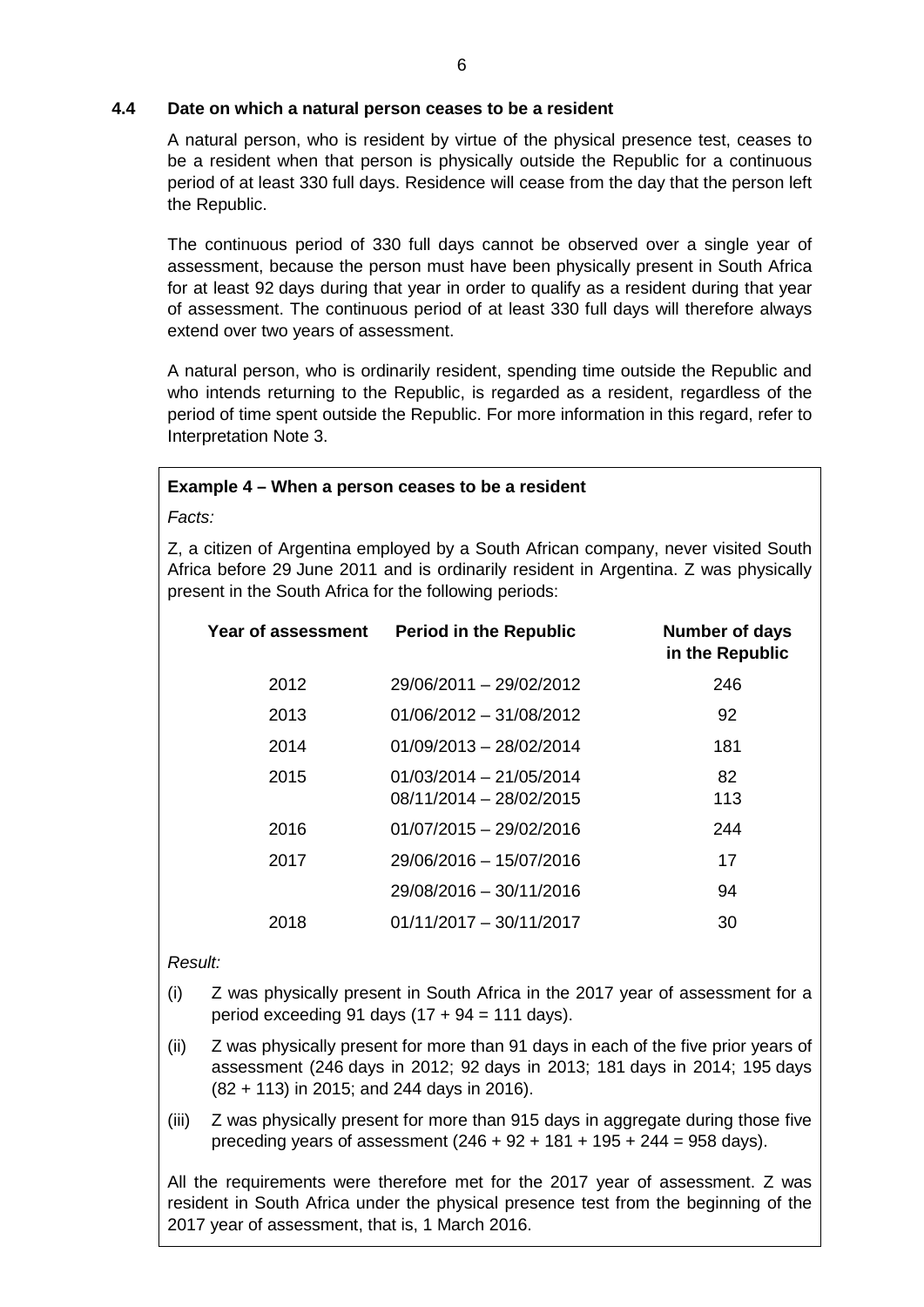Z was physically absent from the Republic from 1 December 2016 to 31 October 2017, which is a continuous period of 335 full days. This meets the 330-day rule. Z thus ceases to be a resident from the day of the original departure from the Republic, 30 November 2016. Z is therefore not resident in the Republic from 30 November 2016.

For capital gains tax purposes, Z is deemed to have disposed of worldwide assets (other than immovable property situated in the Republic, or an interest or right in such property) for an amount equal to the market value of the assets, on the day before Z ceases to be a resident, in this case 29 November 2016. Z is also deemed to have immediately reacquired those assets at a cost equal to the market value on the day Z ceases to be resident, that is, 30 November 2016.<sup>[5](#page-6-0)</sup> For more information on capital gains tax, see the *Comprehensive Guide to Capital Gains Tax*.

If an assessment has been issued to include Z's worldwide income for the full year of assessment, a reduced assessment could be issued in order to exclude amounts received or accrued on or after 30 November 2016 that are not from a source within the Republic (provided all the other requirements for a reduced assessment have been met). The reduced assessment may only be issued once proof is provided that the actual period of physical absence from South Africa met the 330-day rule. For the processes and rules relating to disputing assessments, refer to the **[SARS website](http://www.sars.gov.za/)**.

Z was only physically present in South Africa for 30 days during the 2018 year of assessment. As the 91-day requirement is not met, Z is not resident in South Africa under the physical presence test for that year. It is not necessary to consider the second and third requirements, as the first requirement was not met. As a nonresident, Z is only liable to tax in the Republic on income from a source within the Republic.<sup>[6](#page-6-1)</sup>

## **4.5 Interaction between the definition of "resident" in section 1(1) and tax treaties**

A person who is exclusively a resident of a country other than South Africa for purposes of the application of a tax treaty is not a resident of the Republic under the Act. This position is achieved for two reasons.

Firstly, once approved by Parliament and published in the *Government Gazette*, tax treaties have effect as if enacted in the Act.<sup>[7](#page-6-2)</sup> The tax treaty's provisions and those of the Act should therefore, if at all possible, be reconciled and read as one coherent whole. $8$  In the context of the definition of "resident", if there is conflict between the general definition of that term in section 1(1) and a more specific definition in a tax treaty, the maxim *generalia specialibus non derogant*[9](#page-6-4) applies and the more specific definition in the tax treaty takes precedence.

<span id="page-6-0"></span> $\frac{5}{2}$  Section 9H, applicable with effect from 1 April 2012.

<span id="page-6-1"></span>Z, as a non-resident, will only be subject to tax on amounts received or accrued from a South African source, in accordance with paragraph (ii) of the definition of the term "gross income" in section 1(1).

<span id="page-6-2"></span><sup>7</sup> Section 108(2); *SIR v Downing* 1975 (4) SA 518 (A), 37 SATC 249 at 255.

<span id="page-6-4"></span><span id="page-6-3"></span><sup>8</sup> *C: SARS v Van Kets* 2012 (3) SA 399 (WCC), 74 SATC 9 at 17.

<sup>9</sup> See also *C: SARS v Tradehold* 2013 (4) SA 184 (SCA), 74 SATC 263 at 269.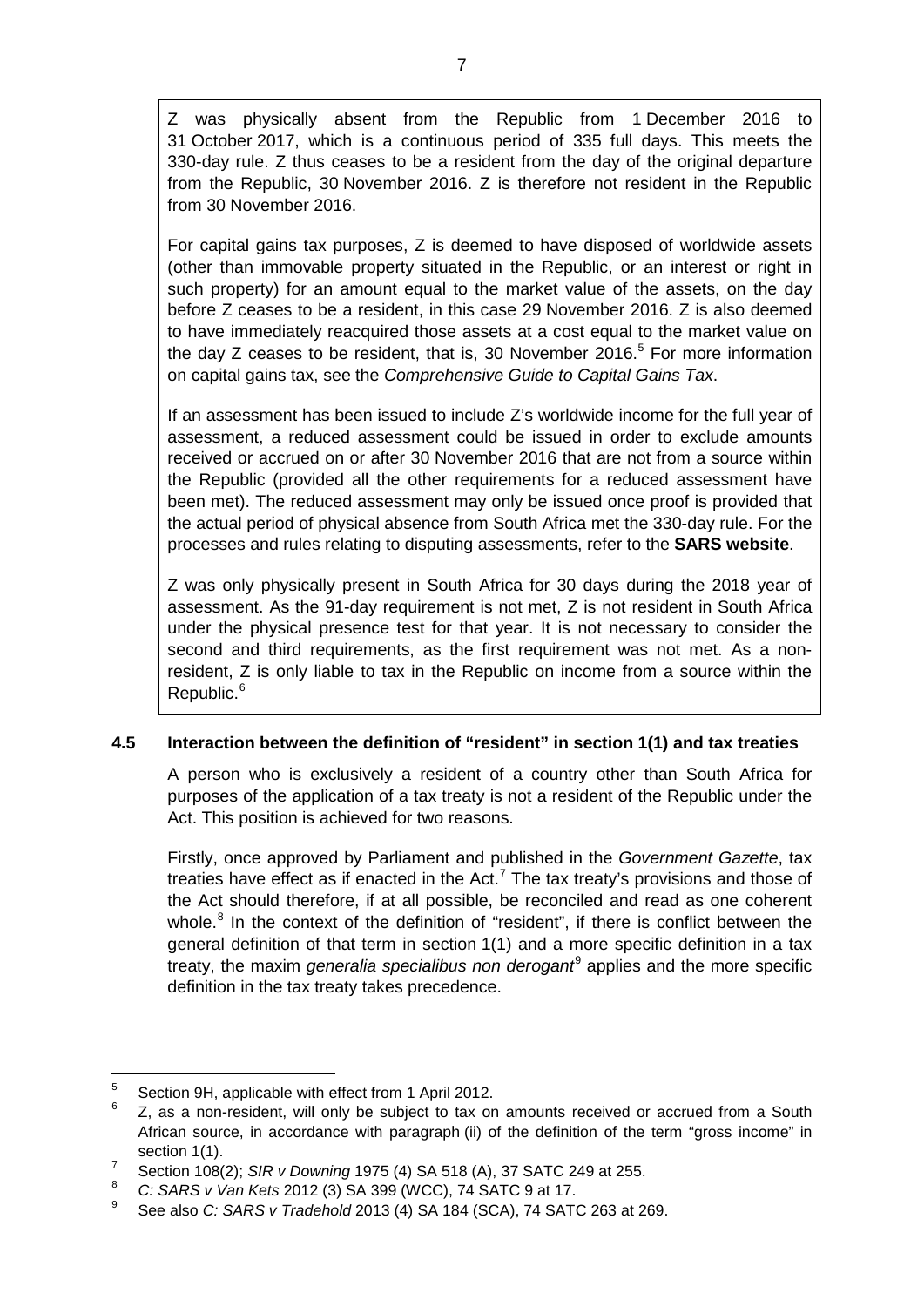Secondly, the precedence of a more specific tax treaty definition has been included in the definition of "resident" in section 1(1), which excludes a person deemed to be exclusively a resident of another country for purposes of applying any tax treaty. Therefore, if a natural person is held to be a resident of another country and not to be a resident of South Africa for purposes of any tax treaty, such person is excluded from the definition of "resident" in section 1(1).

A natural person who meets the ordinary residence test or the physical presence test will therefore not be a resident of South Africa if, notwithstanding having met those tests, that person is held to be exclusively a resident of a country other than South Africa for purposes of the application of any tax treaty. For example, the tax treaty might include a core definition of "resident" that differs from the definition in section 1(1) or the application of the tie-breaker rules<sup>[10](#page-7-0)</sup> might result in the natural person being held to be exclusively a resident of the other country.

#### **5. Conclusion**

A resident of the Republic is subject to tax on worldwide income in accordance with paragraph (i) of the definition of the term "gross income" in section 1(1). An individual can either be ordinarily resident, or can be deemed to be a resident by application of a physical presence test. The physical presence test is applied annually.

An individual who meets the requirements of the physical presence test is a resident from the first day of the year of assessment during which the requirements of the test are met.

An individual ceases to be a resident in terms of the physical presence test if that individual is outside the Republic for at least 330 continuous full days.

Any individual who is deemed to be a resident by virtue of the physical presence test is subject to tax on worldwide income. The individual will therefore be required to declare all receipts and accruals in this regard.

Attached as **[Annexure B](#page-9-0)** is diagram setting out the process that must be followed to determine whether a person is a resident under the physical presence test.

## **Legal Counsel SOUTH AFRICAN REVENUE SERVICE**

| Date of 1st issue | 4 February 2002 |
|-------------------|-----------------|
| Date of 2nd issue | 31 March 2004   |
| Date of 3rd issue | 8 February 2006 |
| Date of 4th issue | 12 March 2014   |

<span id="page-7-0"></span> $10$  For examples of possible tie-breaker rules see Article 4.2 of the Organisation for Economic Cooperation and Development's Model Tax Convention, condensed version, dated 21 November 2017.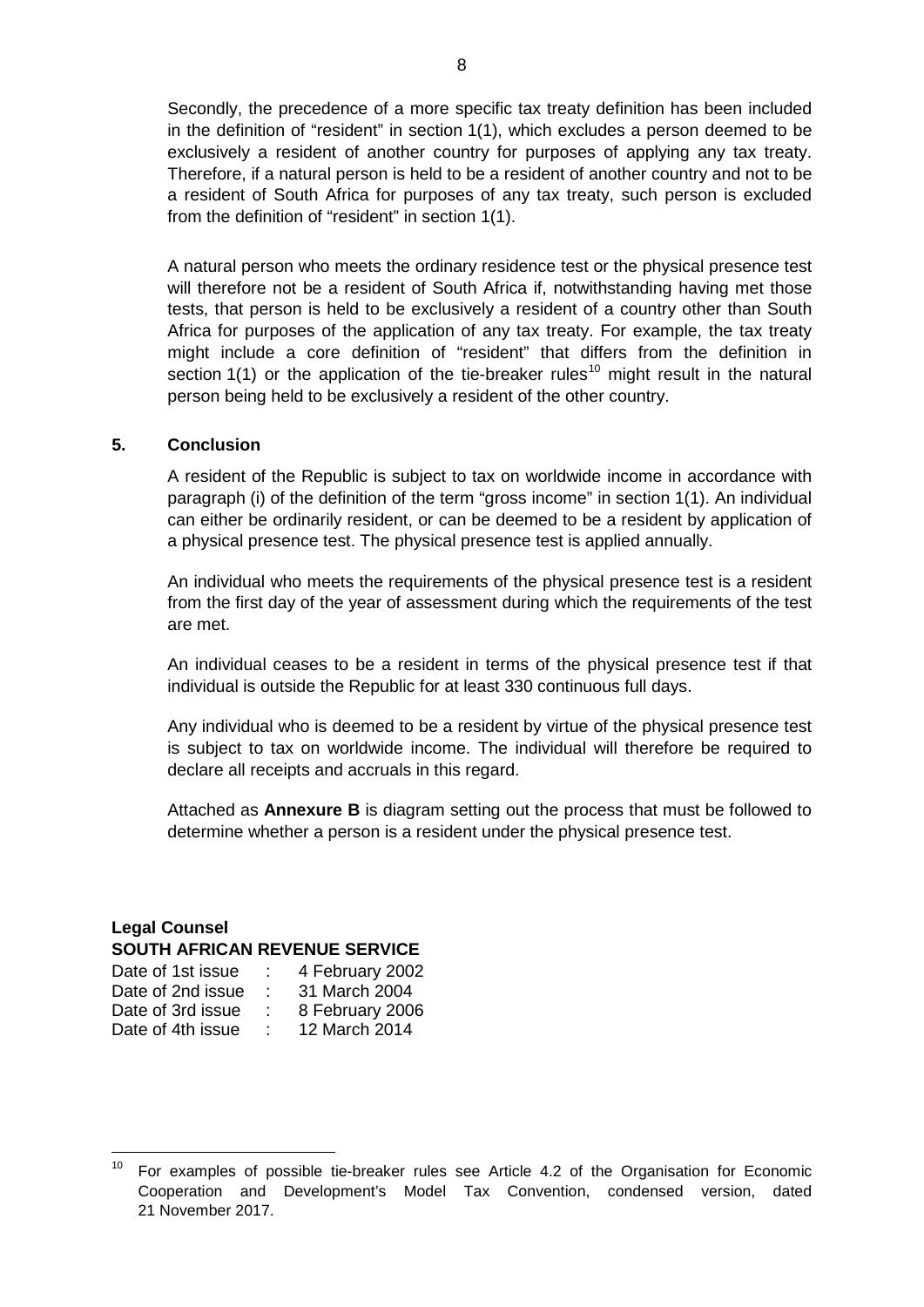#### <span id="page-8-0"></span>**Annexure A – The law**

#### **Section 1(1) Definition of the term "resident"**

**"resident"** means any—

- (*a*) natural person who is—
	- (i) ordinarily resident in the Republic; or
	- (ii) not at any time during the relevant year of assessment ordinarily resident in the Republic, if that person was physically present in the Republic—
		- (*aa*) for a period or periods exceeding 91 days in aggregate during the relevant year of assessment, as well as for a period or periods exceeding 91 days in aggregate during each of the five years of assessment preceding such year of assessment; and
		- (*bb*) for a period or periods exceeding 915 days in aggregate during those five preceding years of assessment,

in which case that person will be a resident with effect from the first day of that relevant year of assessment: Provided that—

- (A) a day shall include a part of a day, but shall not include any day that a person is in transit through the Republic between two places outside the Republic and that person does not formally enter the Republic through a "port of entry" as contemplated in section 9 (1) of the Immigration Act, 2002 (Act No. 13 of 2002), or at any other place as may be permitted by the Director General of the Department of Home Affairs or the Minister of Home Affairs in terms of that Act; and
- (B) where a person who is a resident in terms of this subparagraph is physically outside the Republic for a continuous period of at least 330 full days immediately after the day on which such person ceases to be physically present in the Republic, such person shall be deemed not to have been a resident from the day on which such person so ceased to be physically present in the Republic; or
- (*b*) person (other than a natural person) which is incorporated, established or formed in the Republic or which has its place of effective management in the Republic,

but does not include any person who is deemed to be exclusively a resident of another country for purposes of the application of any agreement entered into between the governments of the Republic and that other country for the avoidance of double taxation: Provided that where any person that is a resident ceases to be a resident during a year of assessment, that person must be regarded as not being a resident from the day on which that person ceases to be a resident …